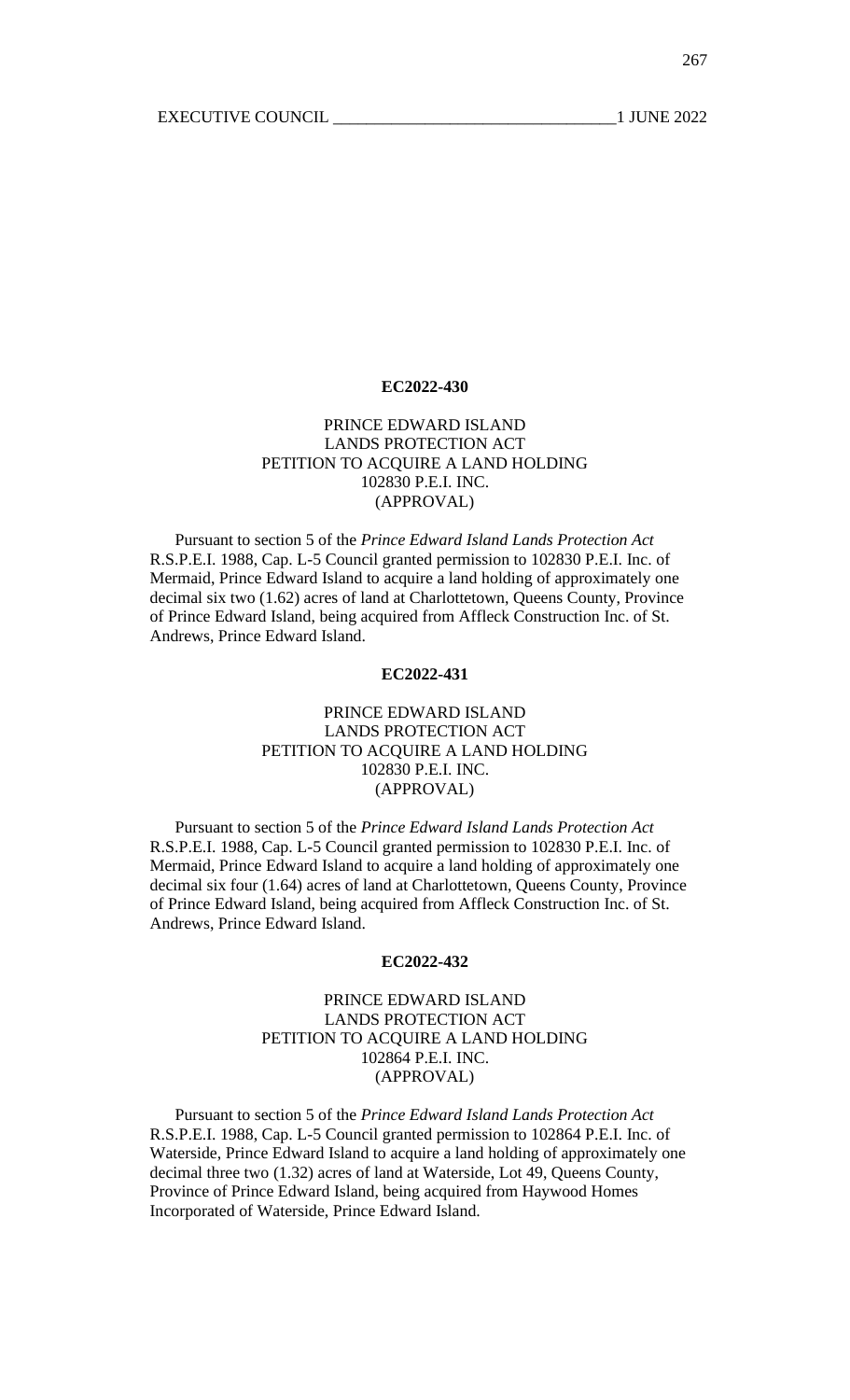### PRINCE EDWARD ISLAND LANDS PROTECTION ACT PETITION TO ACQUIRE A LAND HOLDING 102864 P.E.I. INC. (APPROVAL)

Pursuant to section 5 and section 9 of the *Prince Edward Island Lands Protection Act* R.S.P.E.I. 1988, Cap. L-5 Council granted permission to 102864 P.E.I. Inc. of Waterside, Prince Edward Island to acquire a land holding of approximately forty-two decimal six two (42.62) acres of land at Waterside, Lot 49, Queens County, Province of Prince Edward Island, being acquired from Leona Haywood and Jocelyn Haywood, both of Waterside, Prince Edward Island PROVIDED THAT the portion of the said real property that has not received planning approval, being approximately twenty-four decimal five (24.5) acres, is identified for non-development use pursuant to the Land Identification Regulations (EC606/95) made under the said Act.

#### **EC2022-434**

# PRINCE EDWARD ISLAND LANDS PROTECTION ACT PETITION TO ACQUIRE A LAND HOLDING 102868 P.E.I. INC. (APPROVAL)

Pursuant to section 5 of the *Prince Edward Island Lands Protection Act* R.S.P.E.I. 1988, Cap. L-5 Council granted permission to 102868 P.E.I. Inc. of Alberton, Prince Edward Island to acquire an interest, by share acquisition, in a land holding of approximately seventy-three decimal nine five (73.95) acres of land at Knutsford, Lot 6, Prince County, Province of Prince Edward Island, being acquired from Wayne Smallman of Knutsford, Prince Edward Island.

#### **EC2022-435**

### PRINCE EDWARD ISLAND LANDS PROTECTION ACT PETITION TO ACOUIRE A LAND HOLDING 102868 P.E.I. INC. (APPROVAL)

Pursuant to section 5 of the *Prince Edward Island Lands Protection Act* R.S.P.E.I. 1988, Cap. L-5 Council granted permission to 102868 P.E.I. Inc. of Alberton, Prince Edward Island to acquire an interest, by share acquisition, a land holding of approximately two thousand four hundred decimal five eight (2400.58) acres of land at Duvar, Lot 5; Howlan, Lots 5 and 6; O'Leary, Lot 6; Unionvale, Lot 6; Forestview, Lots 6 and 7; Knutsford, Lots 6, 7 and 8; Mount Royal, Lots 6, 8 and 9; Springfield West, Lots 7 and 8; Milburn, Lots 8 and 9; and Brae, Lot 9; all in Prince County, Province of Prince Edward Island, being acquired from Wayne Smallman of Knutsford, Prince Edward Island.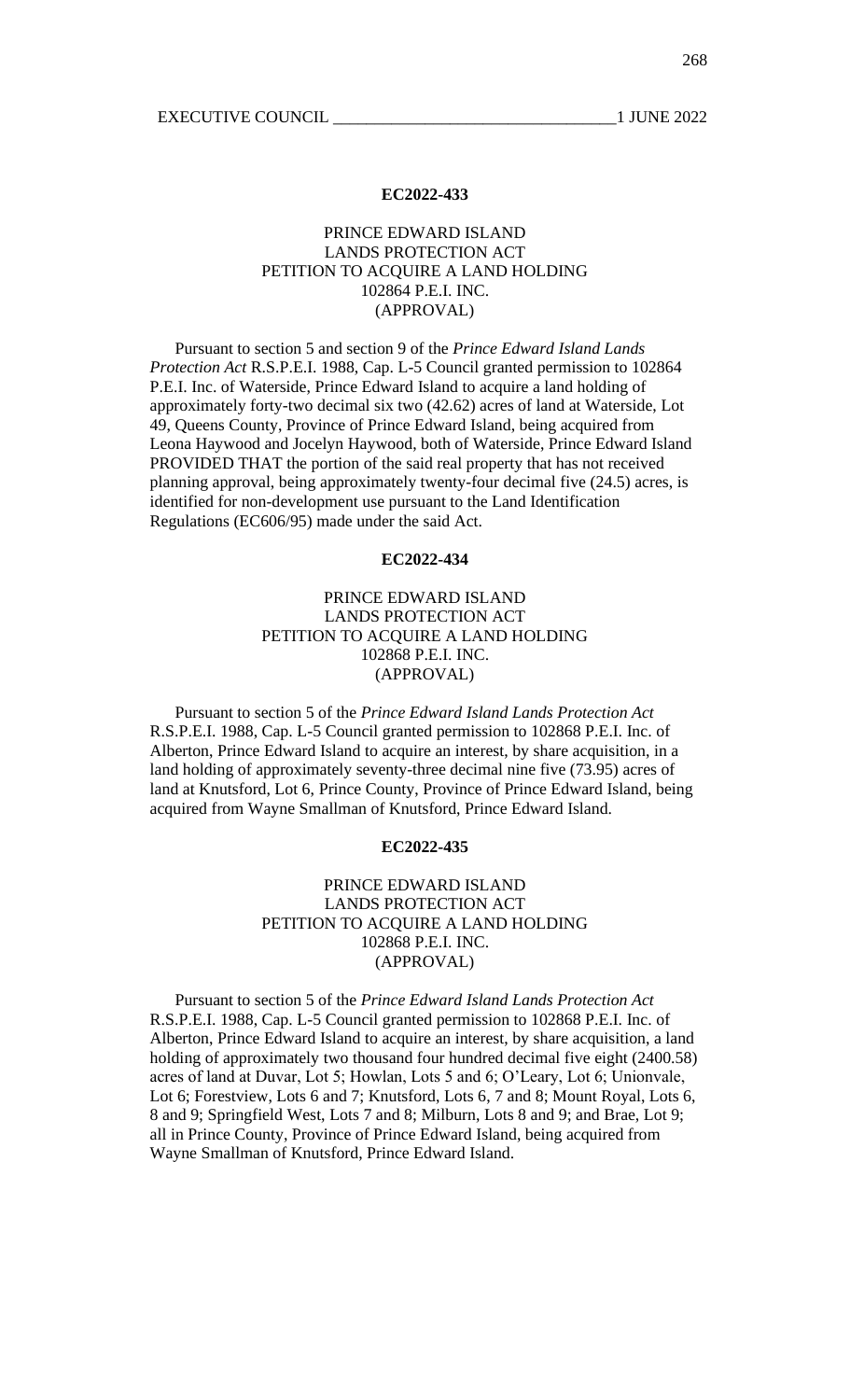### PRINCE EDWARD ISLAND LANDS PROTECTION ACT APPLICATION TO LEASE LAND 102868 P.E.I. INC. (APPROVAL)

Pursuant to section 5 and clause 5.3(1)(b) of the *Prince Edward Island Lands Protection Act* R.S.P.E.I. 1988, Cap. L-5 Council granted permission to 102868 P.E.I. Inc. of Alberton, Prince Edward Island to acquire, by share acquisition, an interest in a lease, an interest in a land holding or land holdings of up to four hundred fifty (450) acres of land as part of the said corporation's aggregate land holdings.

#### **EC2022-437**

# PRINCE EDWARD ISLAND LANDS PROTECTION ACT PETITION TO ACQUIRE A LAND HOLDING EAGLE HOME IMPROVEMENTS INC. (APPROVAL)

Pursuant to section 5 of the *Prince Edward Island Lands Protection Act* R.S.P.E.I. 1988, Cap. L-5 Council granted permission to Eagle Home Improvements Inc. of Covehead, Prince Edward Island to acquire a land holding of approximately forty-nine decimal eight four (49.84) acres of land at Emyvale, Lot 30, Queens County, Province of Prince Edward Island, being acquired from Lomer MacDonald Inc. of Charlottetown, Prince Edward Island.

### **EC2022-438**

## PRINCE EDWARD ISLAND LANDS PROTECTION ACT PETITION TO ACQUIRE A LAND HOLDING EAST POINT POTATO 2009 INCORPORATED (APPROVAL)

Pursuant to section 5 of the *Prince Edward Island Lands Protection Act* R.S.P.E.I. 1988, Cap. L-5 Council granted permission to East Point Potato 2009 Incorporated of South Lake, Prince Edward Island to acquire a land holding of approximately forty-nine (49) acres of land at South Lake, Lot 47, Kings County, Province of Prince Edward Island, being acquired from Francis Stewart of South Lake, Prince Edward Island.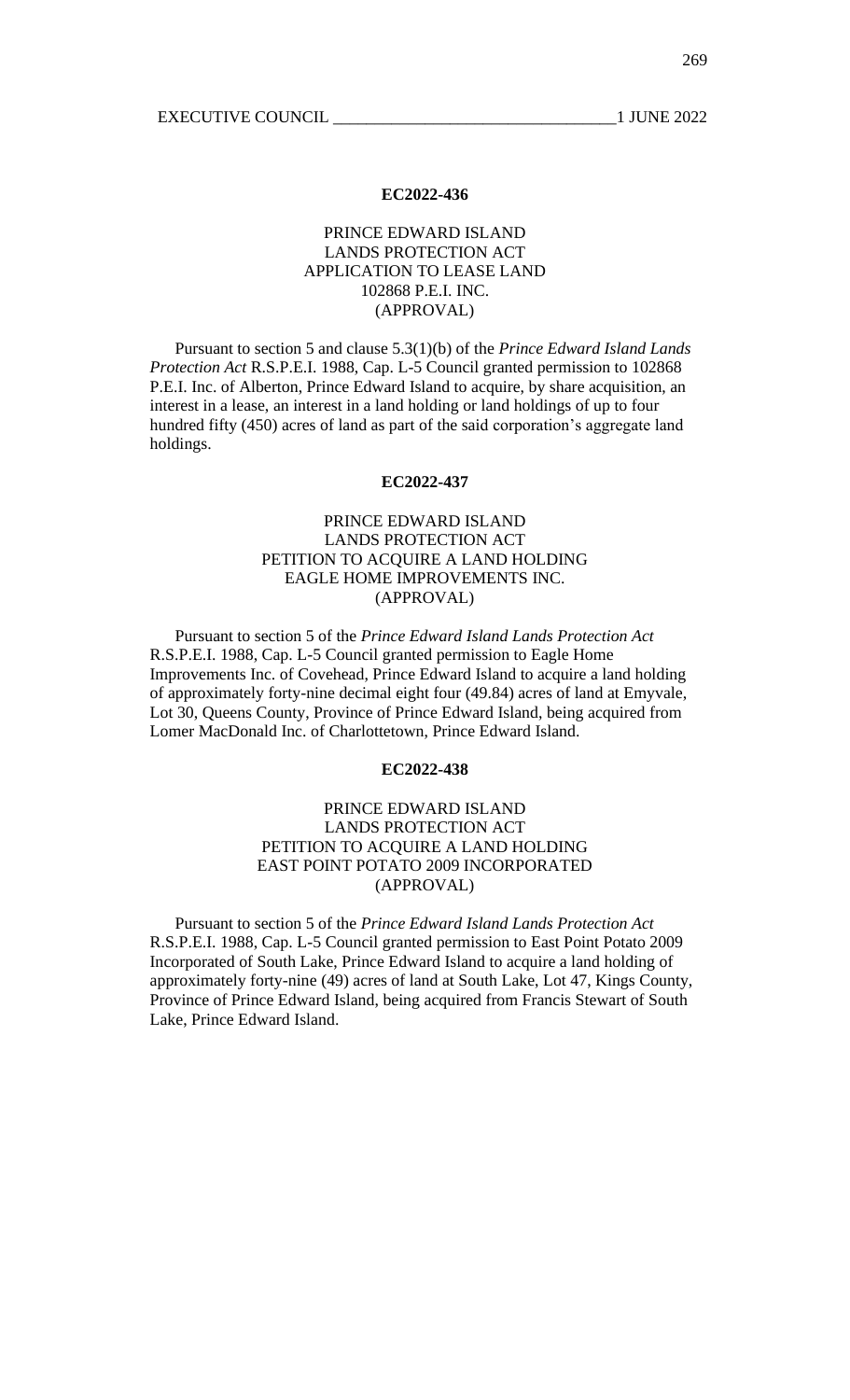### PRINCE EDWARD ISLAND LANDS PROTECTION ACT PETITION TO ACQUIRE A LAND HOLDING HANSEN ELECTRIC LTD. (APPROVAL)

Pursuant to section 5 of the *Prince Edward Island Lands Protection Act* R.S.P.E.I. 1988, Cap. L-5 Council granted permission to Hansen Electric Ltd. of Charlottetown, Prince Edward Island to acquire a land holding of approximately one decimal zero two (1.02) acres of land at Charlottetown, Queens County, Province of Prince Edward Island, being acquired from Pan American Properties Inc. of Charlottetown, Prince Edward Island.

#### **EC2022-440**

# PRINCE EDWARD ISLAND LANDS PROTECTION ACT PETITION TO ACQUIRE A LAND HOLDING MACLEAN FARMS LTD. (APPROVAL)

Pursuant to section 5 of the *Prince Edward Island Lands Protection Act* R.S.P.E.I. 1988, Cap. L-5 Council granted permission to MacLean Farms Ltd. of West Devon, Prince Edward Island to acquire a land holding of approximately zero decimal five (0.5) acres of land at West Devon, Lot 10, Prince County, Province of Prince Edward Island, being acquired from Lillian MacLean of West Devon, Prince Edward Island.

### **EC2022-441**

# PRINCE EDWARD ISLAND LANDS PROTECTION ACT PETITION TO ACQUIRE A LAND HOLDING PRAIRIE FAMILY DAIRY INC. (APPROVAL)

Pursuant to section 5 and section 9 of the *Prince Edward Island Lands Protection Act* R.S.P.E.I. 1988, Cap. L-5 Council granted permission to Prairie Family Dairy Inc. of York, Prince Edward Island to acquire a land holding of approximately five hundred thirteen decimal seven (513.7) acres of land at York, Lot 34, Queens County, Province of Prince Edward Island, being acquired from Beert Duitman and Hermina Duitman-Witteveen, both of York, Prince Edward Island PROVIDED THAT the said real property is identified for non-development use pursuant to the Land Identification Regulations (EC606/95) made under the said Act.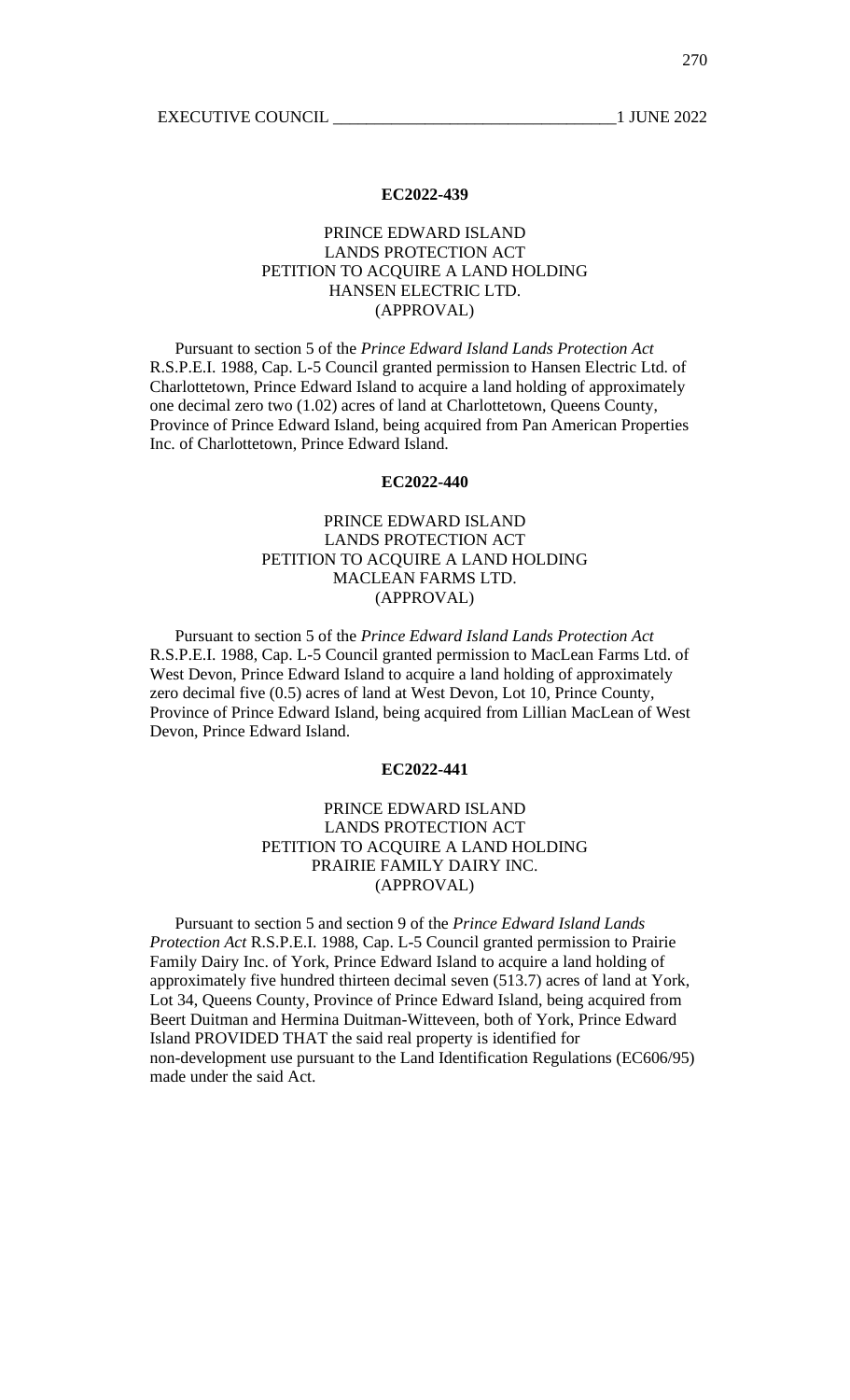## PRINCE EDWARD ISLAND LANDS PROTECTION ACT PETITION TO ACQUIRE A LAND HOLDING WINTERBAY FARM INC. (APPROVAL)

Pursuant to section 5 of the *Prince Edward Island Lands Protection Act* R.S.P.E.I. 1988, Cap. L-5 Council granted permission to Winterbay Farm Inc. of Mount Stewart, Prince Edward Island to acquire a land holding of approximately one decimal zero one (1.01) acres of land at Millcove, Lot 35, Queens County, Province of Prince Edward Island, being acquired from Jason Robert Lutz of Mount Stewart, Prince Edward Island.

#### **EC2022-443**

# PRINCE EDWARD ISLAND LANDS PROTECTION ACT PETITION FOR AMENDED PERMISSION KRW HOLDINGS LTD. (APPROVAL)

Pursuant to subsection 5(2) of the *Prince Edward Island Lands Protection Act* R.S.P.E.I. 1988, Cap. L-5 Council granted permission to KRW Holdings Ltd. of Knutsford, Prince Edward Island to make a material change to its shareholders that would result in the aggregate land holding of any of its shareholders who are resident persons exceeding 400 acres.

Council noted the amended permission to the material change applies to the following Orders in Council: EC2001-262 and EC2001-263.

#### **EC2022-444**

## PRINCE EDWARD ISLAND LANDS PROTECTION ACT PETITION FOR AMENDED PERMISSION TRIPLE S FARMS LTD. (APPROVAL)

Pursuant to subsection 5(2) of the *Prince Edward Island Lands Protection Act* R.S.P.E.I. 1988, Cap. L-5 Council granted permission to Triple S Farms Ltd. of Knutsford, Prince Edward Island to make a material change to its shareholders that would result in the aggregate land holding of any of its shareholders who are resident persons exceeding 400 acres.

Council noted the amended permission for the material change applies to the following Orders in Council: EC769/94, EC471/94, EC472/94, EC473/94, EC770/94, EC144/97, EC145/97, EC1998-212, EC2000-21, EC2001-44, EC2003-264, EC2003-642, EC2006-373, EC2008-756, EC2012-181, EC2012- 277, EC2012-698, EC2012-728, EC2013-494, EC2014-76, EC2014-77, EC2014- 423, EC2016-299, EC2018-678, and EC2019-390.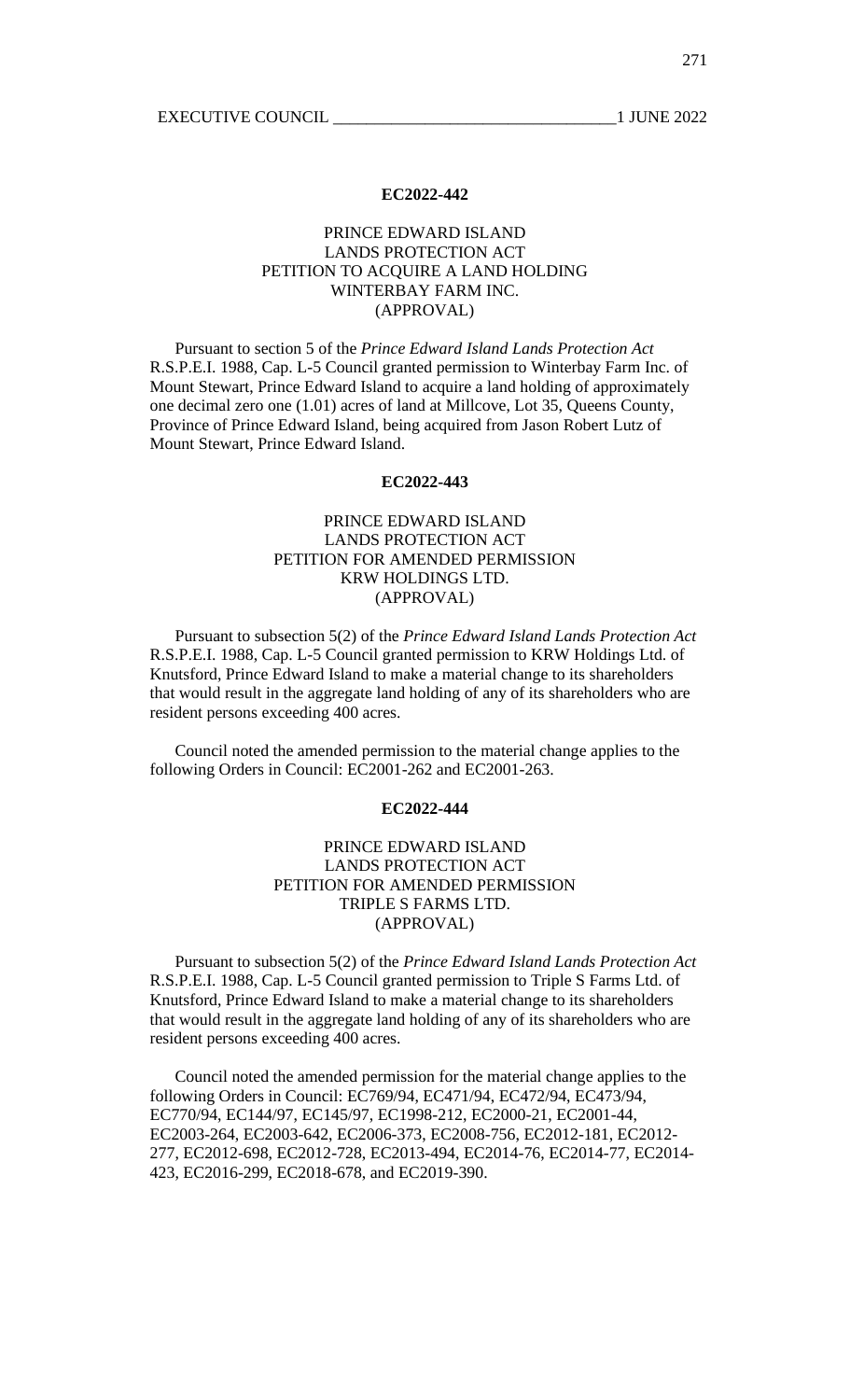### PRINCE EDWARD ISLAND LANDS PROTECTION ACT APPLICATION TO LEASE LAND MACLEAN FARMS LTD. (TO RESCIND)

Council, having under consideration Order-in-Council EC2017-70 of January 31, 2017, rescinded the said Order forthwith, thus rescinding permission for MacLean Farms Ltd. of Coleman, Prince Edward Island to acquire, by lease, an interest in a land holding or land holdings of up to four hundred and twenty-five (425) acres of land as part of the said corporation's aggregate land holdings.

#### **EC2022-446**

# PRINCE EDWARD ISLAND LANDS PROTECTION ACT PETITION TO ACQUIRE A LAND HOLDING ALLISON KENNETH BUSTARD AND KAREN JANE BUSTARD (APPROVAL)

Pursuant to section 4 and section 9 of the *Prince Edward Island Lands Protection Act* R.S.P.E.I. 1988, Cap. L-5 Council granted permission to Allison Kenneth Bustard and Karen Jane Bustard, both of Calgary, Alberta to acquire a land holding of approximately six decimal four (6.4) acres of land at Hebron, Lot 8, Prince County, Province of Prince Edward Island, being acquired from Michael D. Budson and Diane L. Hack, both of Swift Current, Saskatchewan PROVIDED THAT the said real property is identified for non-development use pursuant to the Land Identification Regulations (EC606/95) made under the said Act.

#### **EC2022-447**

### PRINCE EDWARD ISLAND LANDS PROTECTION ACT PETITION TO ACQUIRE A LAND HOLDING THOMAS HUGHES (APPROVAL)

Pursuant to section 4 of the *Prince Edward Island Lands Protection Act* R.S.P.E.I. 1988, Cap. L-5 Council granted permission to Thomas Hughes of Burlington, Ontario to acquire an interest in a land holding of approximately forty-nine (49) acres of land at South Lake, Lot 47, Kings County, Province of Prince Edward Island, being acquired from Francis Stewart of South Lake, Prince Edward Island.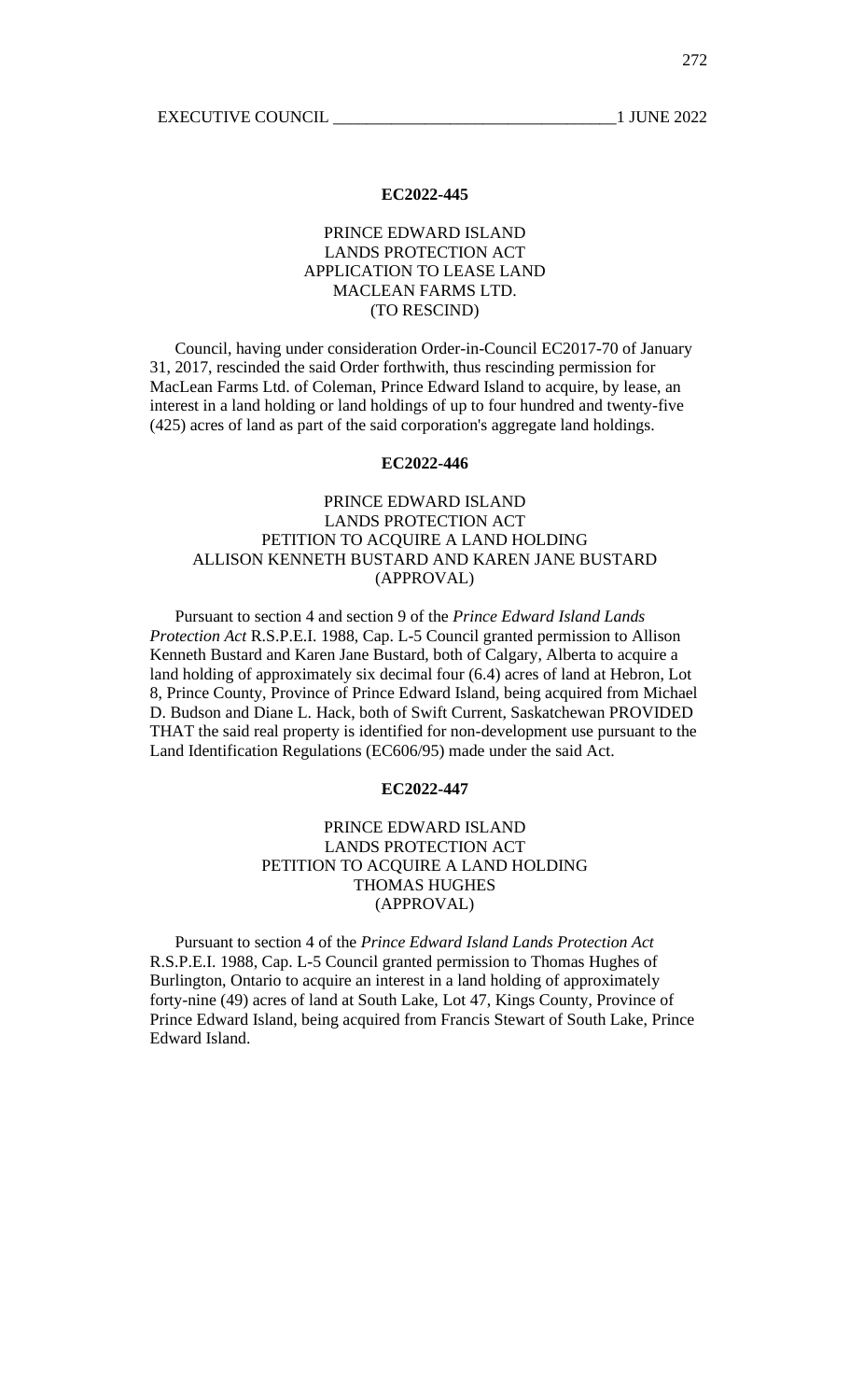### PRINCE EDWARD ISLAND LANDS PROTECTION ACT PETITION TO ACQUIRE A LAND HOLDING KATRINA LEDUC (APPROVAL)

Pursuant to section 4 and section 9 of the *Prince Edward Island Lands Protection Act* R.S.P.E.I. 1988, Cap. L-5 Council granted permission to Katrina Leduc of Granby, Quebec to acquire a land holding of approximately twenty-three decimal seven eight (23.78) acres of land at Skinners Pond, Lot 1, Prince County, Province of Prince Edward Island, being acquired from Leigh Gavin and Rose Gavin, both of Seacow Pond, Prince Edward Island PROVIDED THAT the said real property is identified for non-development use pursuant to the Land Identification Regulations (EC606/95) made under the said Act.

#### **EC2022-449**

## PRINCE EDWARD ISLAND LANDS PROTECTION ACT PETITION TO ACQUIRE A LAND HOLDING HENDERIKUS (HENRY) NIJHOF AND BETHAN (BETH) NIJHOF (APPROVAL)

Pursuant to section 4 of the *Prince Edward Island Lands Protection Act* R.S.P.E.I. 1988, Cap. L-5 Council granted permission to Henderikus (Henry) Nijhof and Bethan (Beth) Nijhof, both of York, Prince Edward Island to acquire an interest in a land holding of approximately five hundred thirteen decimal seven (513.7) acres of land at York, Lot 34, Queens County, Province of Prince Edward Island, being acquired from Beert Duitman and Hermina Duitman-Witteveen, both of York, Prince Edward Island.

### **EC2022-450**

### PRINCE EDWARD ISLAND LANDS PROTECTION ACT PETITION TO ACQUIRE A LAND HOLDING ZHENJIANG ZHANG AND DONGMEI PI (APPROVAL)

Pursuant to section 4 and section 9 of the *Prince Edward Island Lands Protection Act* R.S.P.E.I. 1988, Cap. L-5 Council granted permission to Zhenjiang Zhang and Dongmei Pi, both of Waterloo, Ontario to acquire a land holding of approximately ten decimal nine (10.9) acres of land at Fort Augustus, Lot 36, Queens County, Province of Prince Edward Island, being acquired from Kun Shan, Yili Song and Guangyou Shan, all of Chateauguay, Quebec PROVIDED THAT the said real property is identified for non-development use pursuant to the Land Identification Regulations (EC606/95) made under the said Act.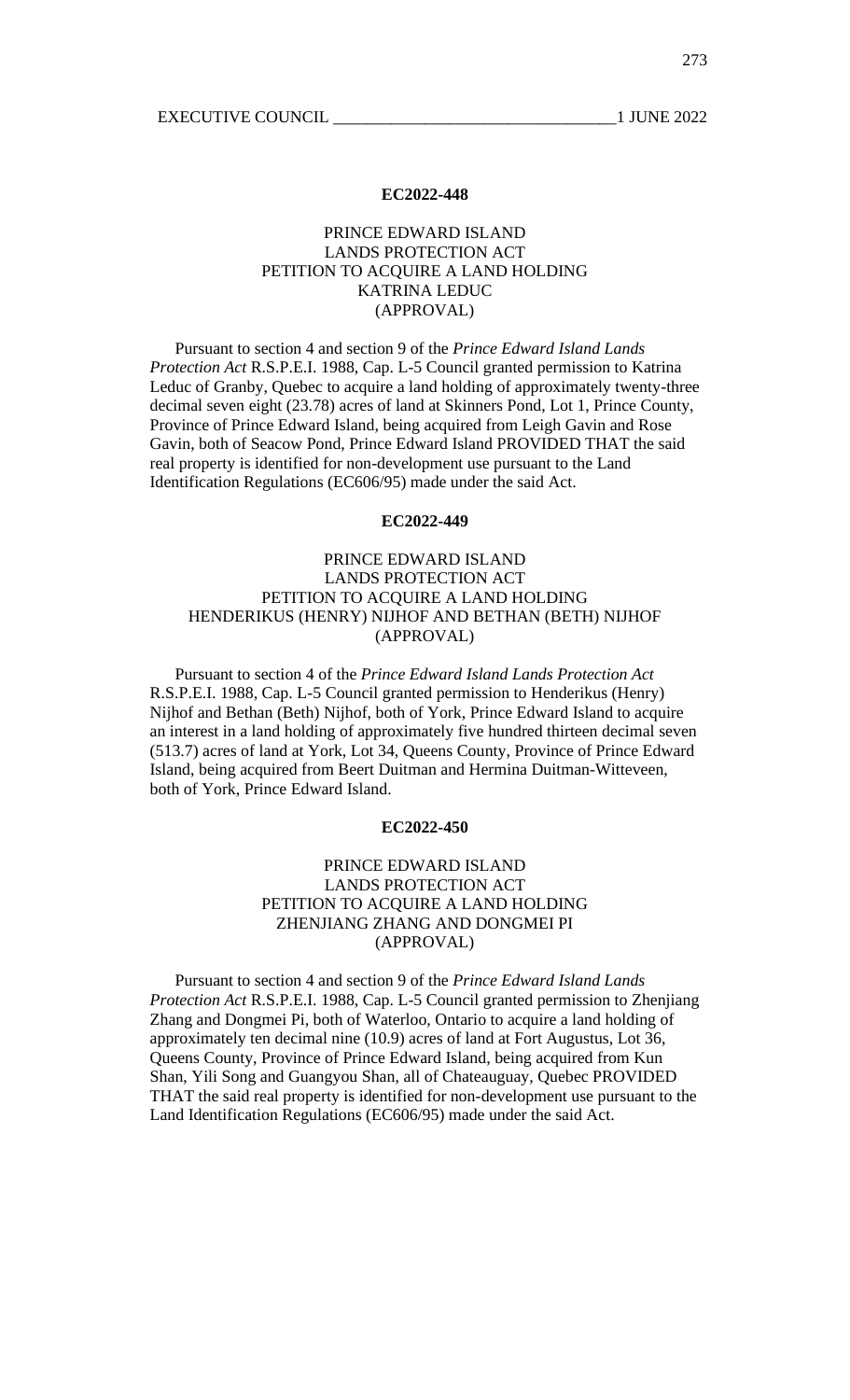274

#### **EC2022-451**

### **PLANNING ACT**

# **SUBDIVISION AND DEVELOPMENT REGULATIONS AMENDMENT**

Pursuant to sections 8 and 8.1 of the *Planning Act* R.S.P.E.I. 1988, Cap. P-8, Council made the following regulations:

#### **1. Subsection 63(5) of the** *Planning Act Subdivision and Development Regulations (EC693/00)* **is amended**

- **(a) in the words preceding clause (a), by the deletion of the words "**per existing parcel**" and the substitution of the words "**per parcel**"; and**
- **(b) in clause (a),**
	- **(i) by the deletion of the words "**an existing parcel**" and the substitution of the words "**a parcel**",**
	- **(ii) in subclause (i), by the deletion of the words "**the existing parcel**" and the substitution of the words "**the parcel**",**
	- **(iii) in subclause (iii), by the deletion of the words "**the existing parcels**" and the substitution of the words "**the parcels**", and**
	- **(iv) in subclause (v), by the deletion of the words "**an existing parcel**" and the substitution of the words "**a parcel**".**
- **2. These regulations come into force on June 11, 2022.**

### **EXPLANATORY NOTES**

**SECTION 1** amends subsection 63(5) of the *Planning Act Subdivision and Development Regulations (EC693/00)* to remove the word "existing" from the term "existing parcel" in the various places where it occurs in subsection (5).

**SECTION 2** provides for the commencement of the regulations.

## **EC2022-452**

## **WATER ACT**

# **WATER WITHDRAWAL REGULATIONS AMENDMENT**

Pursuant to section 76 of the *Water Act* R.S.P.E.I. 1988, Cap. W-1.1, Council made the following regulations:

- **1. (1) Subsection 1(1) of the** *Water Act* **Water Withdrawal Regulations (EC506/21) is amended by the addition of the following after clause (a):**
	- (a.1) "**drought contingency plan**" means a plan for reducing water use during extreme drought conditions;
- **(2) Subsection 1(2) of the regulations is amended by the deletion of the word "**agricultural**" wherever it occurs.**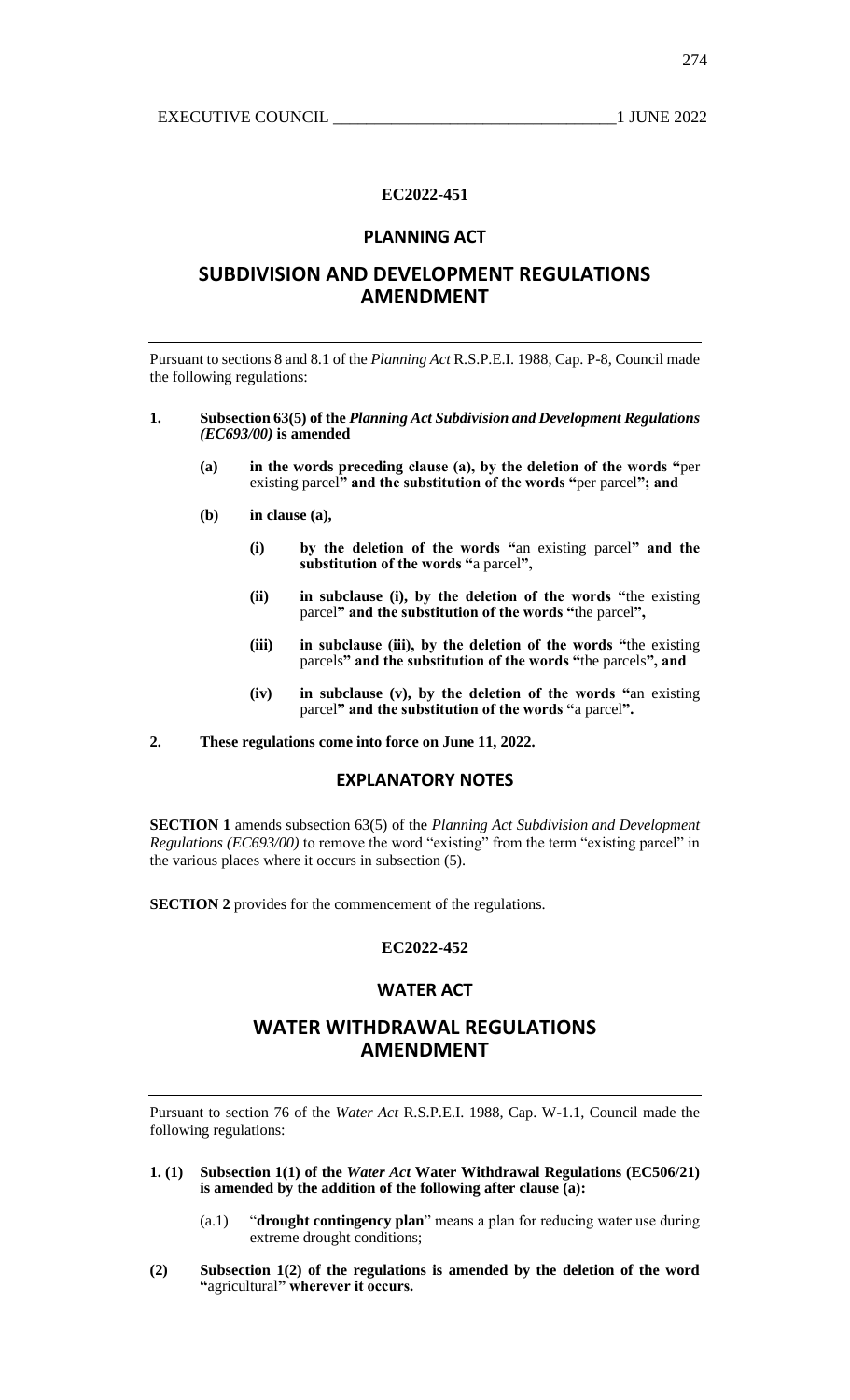275

#### **2. Subsection 2(5) of the regulations is revoked.**

**3. (1) Clause 5(2)(c) of the regulations is amended by the deletion of the words "**, for reduced water use during drought conditions**".**

#### **(2) Subsection 5(7) of the regulations is revoked and the following substituted:**

### **Term and condition, irrigation strategy**

- (7) A water withdrawal permit issued for the withdrawal of water from a high capacity well for the purpose of irrigation is subject to the term and condition that the irrigation is conducted in accordance with an irrigation strategy approved by the Minister.
- **4. Section 6 of the regulations is amended by the addition of the following after subsection (3):**

#### **Terms and conditions**

- (3.1) A water withdrawal permit shall state any terms and conditions imposed on it by the Minister pursuant to section 10 of the Act, including any requirements in respect of testing, monitoring and reporting.
- **5. (1) Clause 8(2)(c) of the regulations is amended by the deletion of the words "**, for reduced water use during drought conditions**".**
- **(2) Subsection 8(3) of the regulations is amended by the deletion of the words**  "subsections  $5(4)$ ,  $(5)$  and  $(6)$ " and the substitution of the words "subsections" 5(4) to (8)**".**
- **6. (1) Clause 9(2)(c) of the regulations is amended by the deletion of the words "**, for reduced water use during drought conditions**".**
- **(2) Subsection 9(3) of the regulations is amended by the deletion of the words**  "subsections  $5(4)$ ,  $(5)$  and  $(6)$ " and the substitution of the words "subsections" 5(4) to (8)**".**
- **(3) Subsections 9(4) and (5) of the regulations are revoked.**
- **7. These regulations come into force on June 11, 2022.**

# **EXPLANATORY NOTES**

**SECTION 1** adds a definition of "drought contingency plan" to the regulations and removes references in subsection 1(2) to "agricultural" in relation to irrigation.

**SECTION 2** revokes subsection 2(5) of the regulations, which prohibits the issuance of a groundwater exploration permit for the drilling, construction or reconstruction of a high capacity well for the purpose of agricultural irrigation.

**SECTION 3** amends clause 5(2)(c) of the regulations to remove wording now contained in the definition of "drought contingency plan". It also revokes subsection 5(7) of the regulations, which prohibits the issuance of a water withdrawal permit for the withdrawal of water from a high capacity well for the purpose of agricultural irrigation, and substitutes a new subsection 5(7), which imposes on such a permit the term and condition that irrigation of any kind is to be conducted in accordance with an irrigation strategy approved by the Minister.

**SECTION 4** adds a new subsection 6(3.1) to the regulations to require terms and conditions imposed by the Minister on a water withdrawal permit to be stated on the permit.